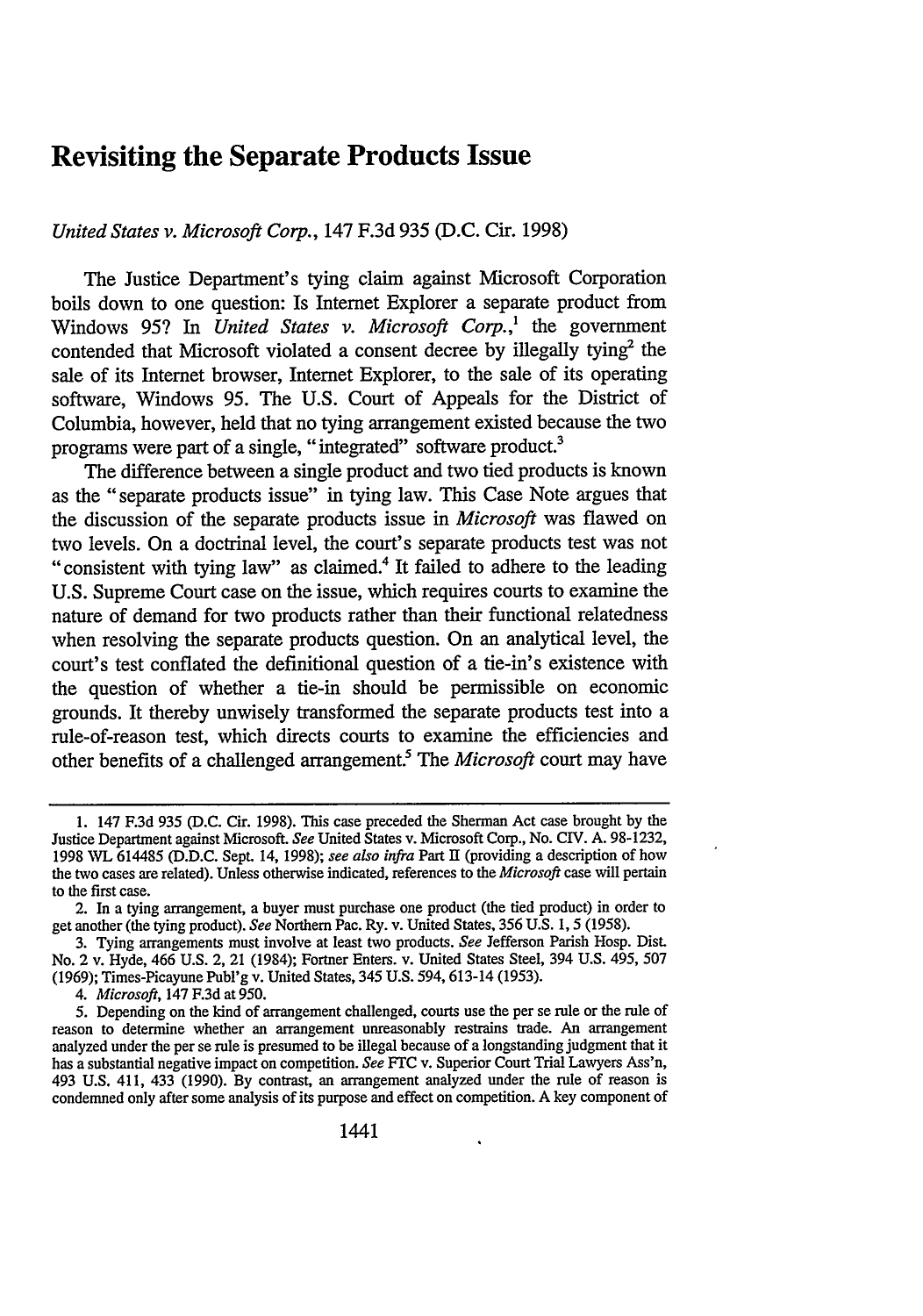manipulated the separate products test in this manner because of a desire to move judicial analysis away from per se condemnation of tying arrangements.

T

The separate products issue in *Microsoft* first arose when the government commenced a proceeding to hold Microsoft in civil contempt of a 1994 antitrust consent decree.<sup>6</sup> The decree prohibited Microsoft from entering "any License Agreement in which terms of that agreement are expressly or impliedly conditioned upon.., the licensing of any other [Microsoft product] ... (provided, however, that this provision in and of itself shall not be construed to prohibit Microsoft from developing integrated products)  $\dots$ <sup>7</sup>. The government contended that Microsoft had violated this decree by tying the sale of Internet Explorer to the sale of Windows 95. The U.S. District Court for the District of Columbia rejected this argument, however, because it found the consent decree to be vague.<sup>8</sup> Nonetheless, it believed that there was a high probability that Microsoft had violated the Sherman Act by conditioning its license of Windows 95 on its license of Internet Explorer. In response, the court issued a preliminary injunction to prohibit this practice.'

A three-judge panel of the D.C. Circuit reversed. It unanimously found that the district court had issued the injunction without providing adequate notice.10 Two of the judges on the panel further argued that the injunction was invalid because it was based on an erroneous reading of the consent decree. The decree forbade Microsoft from conditioning the sale of one product on the sale of another unless the two products added up to an "integrated product."<sup>11</sup> The two-judge majority argued that Internet

*8. See* United States v. Microsoft Corp., 980 F. Supp. 537,541 (D.D.C. 1997).

*9. See id.* at 543-44.

10. *See Microsoft,* 147 F.3d at 943. The *Microsoft* court felt that the district court had violated Federal Rule of Civil Procedure 65(a)(1), which provides that "[n]o preliminary injunction shall be issued without notice to the adverse party." FED. R. **Civ.** P. 65(a)(1). It contended that Microsoft had inadequate notice of the preliminary injunction because the government had requested the district court to grant a contempt citation and permanent injunction against Microsoft. *See Microsoft,* 147 F.3d at 943. The three-judge panel decided that neither of these requests raised the equitable factors of interim irreparable injury that a court must find before granting a preliminary injunction. *See icL*

11. *Microsoft,* 147 F.3d at 939.

this analysis is an examination of efficiencies. If an arrangement is necessary to achieve significant efficiencies in production, distribution, or development, a court undergoing a rule-ofreason analysis will balance these procompetitive effects against the arrangement's anticompetitive effects when deciding the legality of an arrangement. *See* ABA SECTION *OF* ANTITRUST LAW, ANTITRUST **LAW** DEVELOPMENTS 69 (4th ed. 1997).

*<sup>6.</sup> See* United States v. Microsoft Corp., No. CIV. A. 94-1564, 1995 WL 505998 (D.D.C. Aug. 21, 1995).

<sup>7.</sup> *Id.* at **\*3.**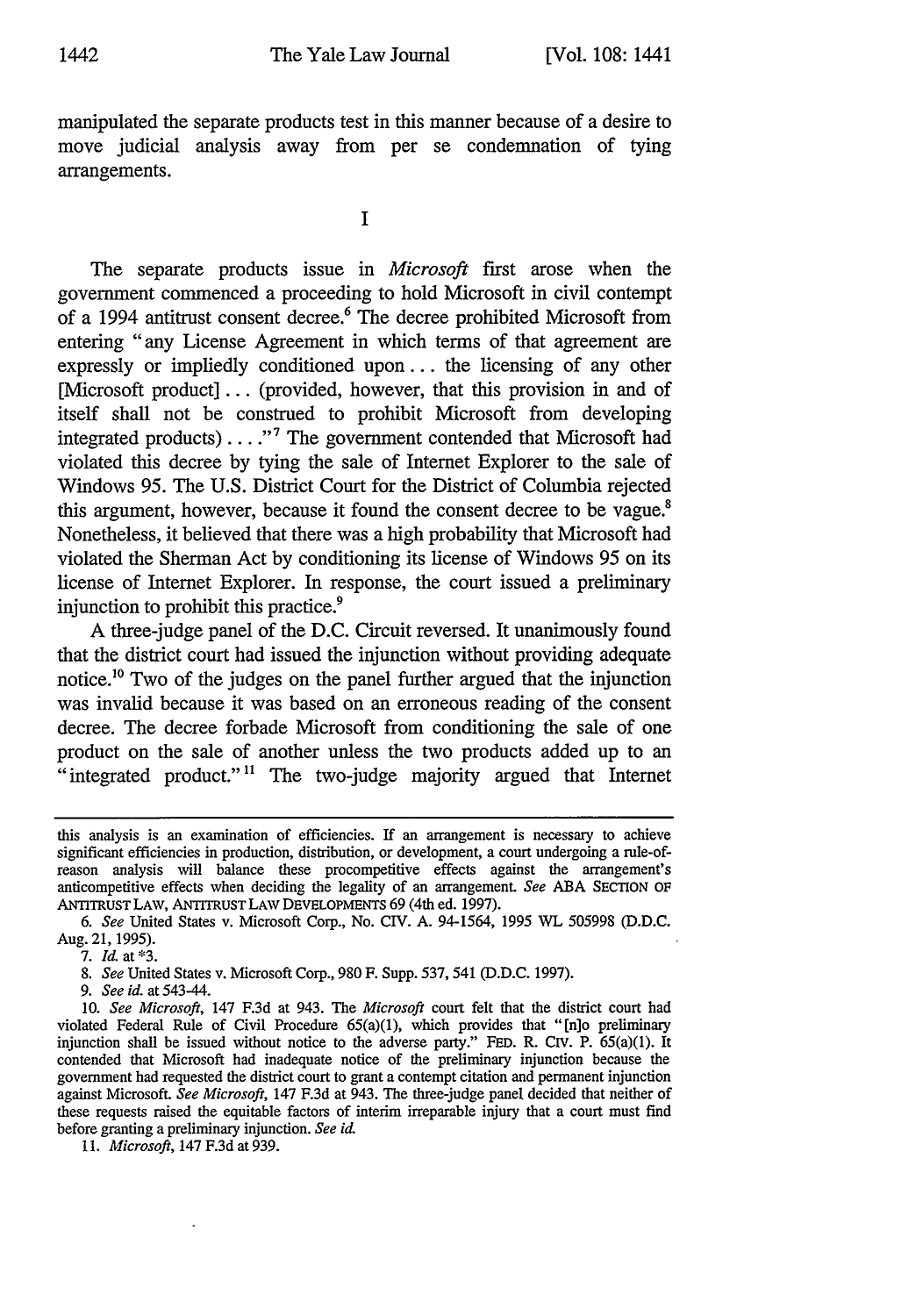Explorer and Windows 95 constituted an integrated product rather than a tie of two separate ones since their combination had "facially plausible benefits to its integrated design."<sup>12</sup> It also contended that this finding was "consistent with tying law," citing Areeda's influential treatise, which explains that "new products integrating functionalities in a useful way should be considered single products regardless of market structure."<sup>13</sup> The majority concluded that the government failed to show a reasonable probability of success in its antitrust suit to warrant a preliminary injunction against Microsoft, because a tying arrangement must at a minimum involve two products.

II

After the decision regarding the consent decree, the Justice Department commenced a Sherman Act proceeding against Microsoft, claiming among other things that the company had illegally tied Windows 95 and Internet Explorer in an attempt to monopolize the Internet browser market.<sup>14</sup> The separate products analysis in *Microsoft* suggests that the D.C. Circuit may reject this claim if and when it hears the claim on appeal. Even though the consent decree did not embody "the entirety of the Sherman Act or even all 'tying' law under the Act,"<sup>15</sup> the *Microsoft* court acknowledged that the decree "emerged from antitrust claims,"<sup>16</sup> and that its understanding of "integrated products" was "consistent with tying law."<sup>17</sup> This suggests that the D.C. Circuit may apply a similar separate products analysis and hold that Windows *95* and Internet Explorer are two parts of an integrated product rather than two tied products.<sup>18</sup> The possibility that the *Microsoft* analysis will be used in the Sherman Act proceeding makes it important to consider its substantive weaknesses.

<sup>12.</sup> Id. at 950.

**<sup>13.</sup>** *Id* (citing **10** PHILLIPAREEDA **ETAL.,** ANTrIRUSTLAW 1746b, at 227-28 (1996)).

<sup>14.</sup> *See* Trial Transcript, United States **v. Microsoft** Corp., **No. CIV. A. 98-1232, 1998** WL 735825 (D.D.C. Oct. 19, 1998).

*<sup>15.</sup> Microsoft,* 147 **F.3d** at 946.

<sup>16.</sup> *Id*

<sup>17.</sup> *Id* at 950.

<sup>18.</sup> Lower courts are not required to give deference to the *Microsoft* separate products discussion for the purposes of antitrust analysis because: **(1)** the discussion was dicta and unnecessary to the decision about the preliminary injunction; and (2) the *Microsoft* court did not claim that its efficiency test was the proper test for antitrust law generally. Nonetheless, the court did not suggest that its test was an improper test for antitrust law. The court, in fact, believed that its test "was consistent with tying law." *Id*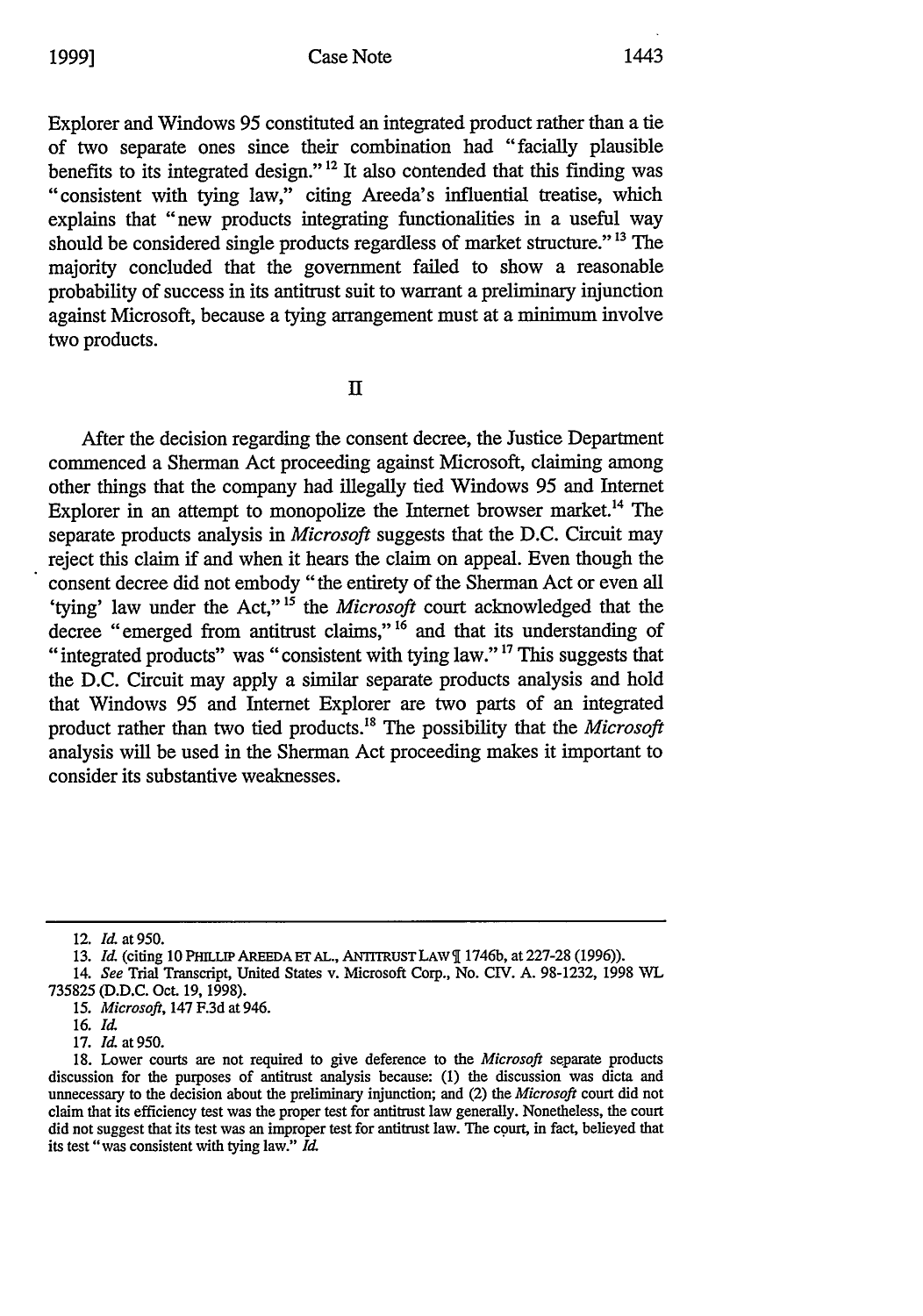## *A. The Doctrinal Flaw of* Microsoft

In *Jefferson Parish Hospital District No. 2 v. Hyde,19* the U.S. Supreme Court held that "the answer to the question whether one or two products are involved turns not on the functional relation between them but rather on the character of demand for the two items." 20 Two products exist when the two product markets are "distinguishable in the eyes of buyers,"<sup>21</sup> and when there is sufficient demand for the tied product separate from the tying product so that it is "efficient" to offer them separately.<sup>22</sup> The functional relatedness of two items is not in itself sufficient to determine whether they constitute one or two products. The Court noted that prior tying cases involved products that were functionally linked, and that this linkage was never sufficient to show that only one product was involved.<sup>23</sup>

The discussion of separate products in *Microsoft* was at odds with this test. Claiming that its view was "consistent with tying law," the two-judge majority explained that an integrated product is "a product that combines functionalities... in a way that offers advantages unavailable if the functionalities are bought separately and combined by the purchaser."<sup>24</sup> The majority's separate products test was thus two-pronged. First, an "integrated" product confers benefits that are unavailable if the component parts are bought separately. Second, an "integrated" product provides benefits that cannot be achieved easily by consumers who purchase the components separately. The test ignored *Jefferson Parish's* directive to examine consumer perception and not functionalities when making the separate products inquiry.

In a separate opinion, Circuit Judge Wald suggested as an alternative that courts balance two factors when resolving the separate products issue: (1) the benefits consumers receive from integration; and (2) the size of consumer demand for the products provided separately.<sup>25</sup> If there is great evidence of distinct markets, the defendant must show great consumer gain to justify integrating the two products.<sup>26</sup> Judge Wald's test more closely

<sup>19. 466</sup> U.S. 2 (1984).

<sup>20.</sup> *Il* at 19.

<sup>21.</sup> *Id.* (citing Times-Picayune Publ'g v. United States, 345 U.S. 594, 613-14 (1953)).

<sup>22.</sup> *Md* at 22. The Court's use of the word "efficient" relates to the size of demand for the products provided separately, not the consumer gain from integrating two functionalities. *See infra* note 33.

<sup>23.</sup> *See Jefferson Parish,* 466 U.S. at 19 n.30.

<sup>24.</sup> *Microsoft,* 147 F.3d at 948, 950.

<sup>25.</sup> *See id.* at 958-59 (Wald, J., concurring in part and dissenting in part).

<sup>26.</sup> *See id.* at 959 (Wald, J., concurring in part and dissenting in part). Judge Wald believed that the balancing was a factual issue to be explored by the district court on remand. *See id.* (Wald, **J.,** concurring in part and dissenting in part).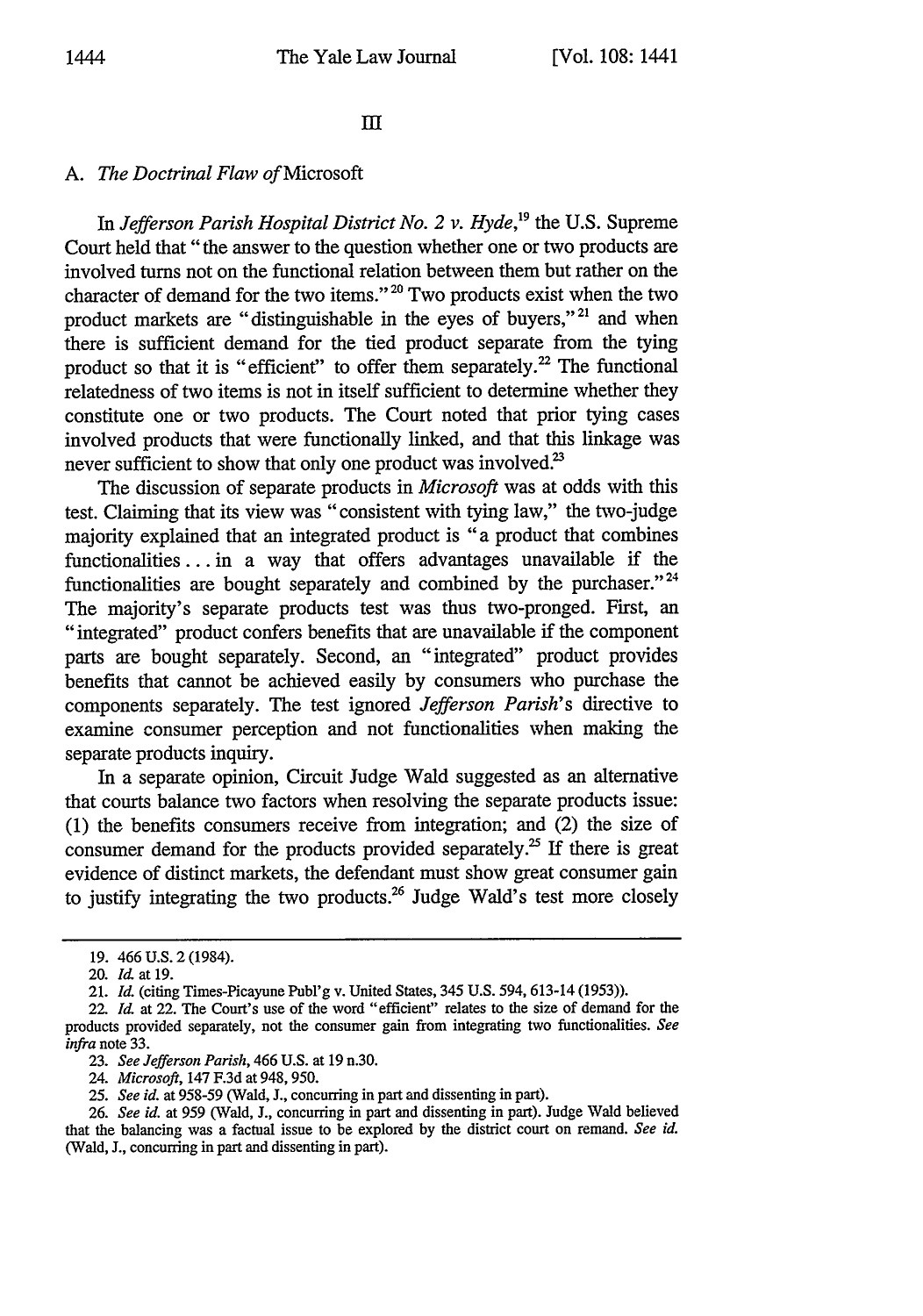resembled that of *Jefferson Parish* because it examined the separate demand for two products. Nonetheless, even this test was doctrinally flawed. The Supreme Court in *Jefferson Parish* neither examined integrative efficiencies nor engaged in any type of balancing when it made the separate products determination. Its discussion consisted of little more than finding that the products in question could be offered separately and would be purchased if offered as such. The claimed benefits of an "integrated" relationship were irrelevant to whether the arrangement involved two distinct products.

Both the two-judge majority and Judge Wald seemed to believe that an examination of functionalities and efficiencies was necessary to resolve the consent decree's disparate treatment of MS-DOS/Windows 3.11 and Windows 95. The decree prohibited Microsoft from tying the operating software of MS-DOS with the graphical interface of Windows 3.11. However, it permitted the company to produce Windows 95, which combined functions of MS-DOS and Windows 3.11.<sup>27</sup> The court felt that an examination of integrative efficiencies was necessary to resolve the dissimilar treatment. It reasoned that the consent decree treated MS-DOS and Windows 3.11 as separate products because their combination did not provide significant consumer benefits. By contrast, the decree treated Windows 95 as an "integrated" product because the combination of the component parts conferred substantial efficiencies unavailable if consumers had purchased the parts separately.

The *Jefferson Parish* test, however, can adequately explain why MS-DOS and Windows 3.11 were treated as two products while Windows 95 was treated as one. At the time of the consent decree, a significant number of consumers differentiated between MS-DOS and the graphical interface of Windows **<sup>3</sup> .11 .'** The presence of competing operating system software to be used with Windows 3.11 also indicated that it was efficient for Microsoft to provide DOS and Windows separately.29 Under *Jefferson*

<sup>27.</sup> *See id.* at 945-46.

<sup>28.</sup> *See, e.g., Rule: Integrating Windows Is Not Predatory,* **NAT'L** L.J., Mar. 2, 1998, at A16 (explaining that consumers probably distinguished between an operating system and a graphical user interface in 1990); *see also* Howard Marks, *Win 95: The Great Migration,* LAN MAG., Feb. 1996, at 56, 57 (noting that Windows 3.x is in reality a separate application running under DOS); Stan Veit, *What Ever Happened to... DOS? Product Information,* COMPUTER SHOPPER, Dec. 1995, at 628 (noting that Windows 3.11 sits on top of DOS). Microsoft Corporation even marketed DOS and Windows 3.11 as separate products. *See Microsoft Raids Firms Misusing Licenses to Pirated Software,* SoFrwARE INDUSTRY REP., July 19, 1993, at 2 (noting that Microsoft separately licenses MS-DOS and Windows to computer manufacturers).

<sup>29.</sup> *See Microsoft,* 147 F.3d at 961 (Wald, J., concurring in part and dissenting in part) (noting that the presence of Novell's operating system product to be used with Windows 3.11 suggests the existence of a separate operating system market from Windows at the time of the consent decree); *see also* Ron White, *Will the Best DOS Please Stand up: Comparison of Microsoft's MS-DOS 6.2, IBM's PC DOS 6.1 and Novell's DOS 7 Operating Systems,* PC/COMPUTING, Feb. 1994, at 183 (noting that three competing operating system products existed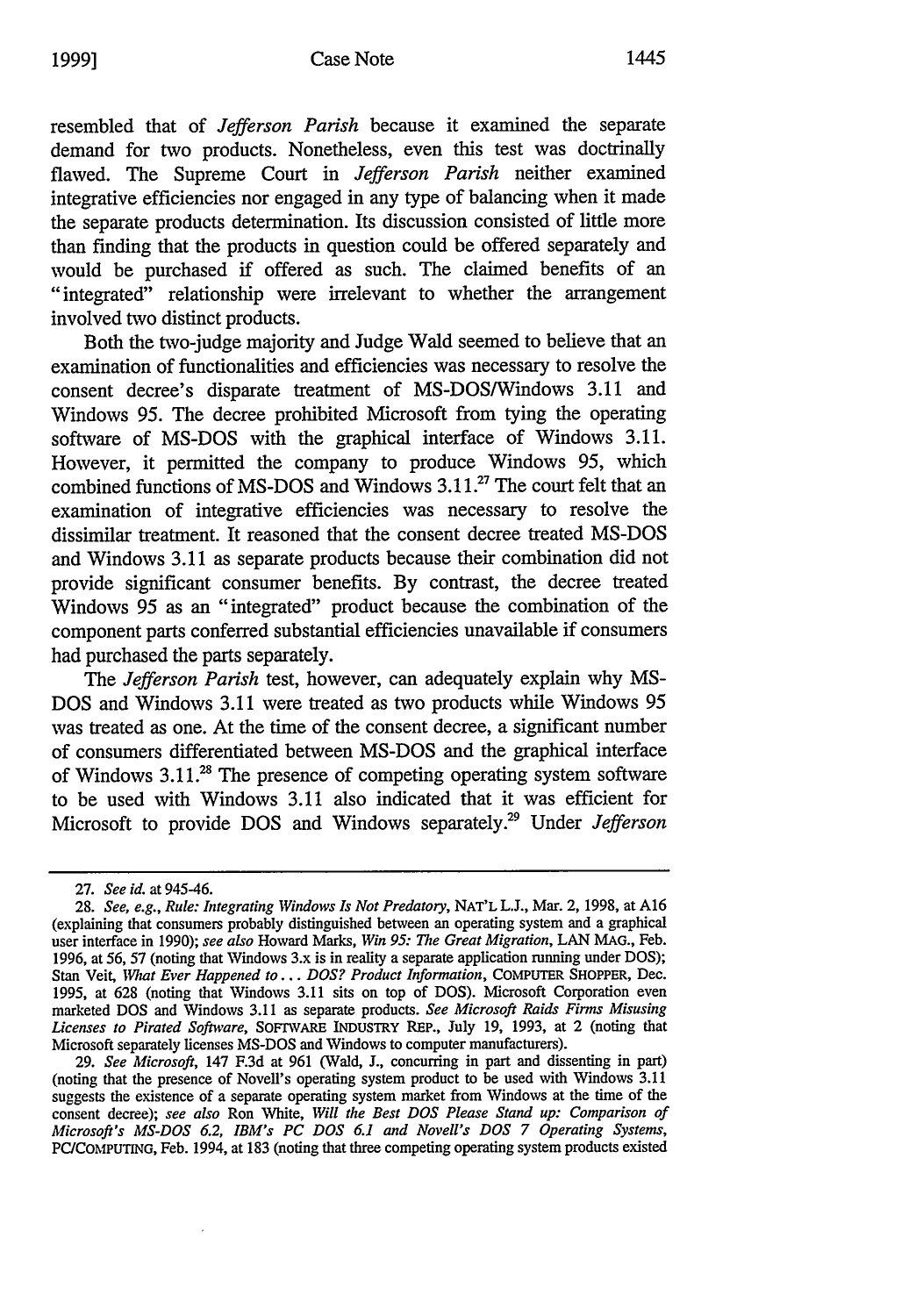*Parish,* therefore, MS-DOS and Windows 3.11 would have been separate products. By contrast, an insignificant number of consumers distinguished between the operating system and graphical components of Windows **95.30** This is demonstrated by the fact that no separate operating system software or graphical interface product existed to be used with either component. *The Jefferson Parish* test would therefore have classified Windows 95 as one product. Because this test can adequately explain why the consent decree treated Windows 95 differently from MS-DOS/Windows 3.11, the *Microsoft* court should have given it greater deference when the court interpreted the decree.

If the court had correctly applied the *Jefferson Parish* test, it would have classified Internet Explorer and Windows 95 as separate products. There is no question that buyers differentiate between Windows 95 and Internet Explorer.<sup>31</sup> Furthermore, the fact that a competing Internet browser, Netscape Navigator, has a market share that exceeds forty percent<sup>32</sup> indicates that sufficient demand exists to make it efficient to offer Internet browsers separately from Windows.33 Finally, Microsoft can easily offer the

30. Over time, fewer consumers have distinguished between operating software and graphical software. *See Rule: Integrating Windows Is Not Predatory, supra* note 28, at **A16** (explaining that consumers probably differentiated between the graphical interface and operating system in 1990 but no longer do so today); *see also* Veit, *supra* note 28 (noting that DOS will gradually fade away because of the growing popularity of Windows 95 and newer Windows systems). The trend suggests that the two items may no longer be separate products for antitrust purposes. Product definitions under *Jefferson Parish* are time-sensitive because consumer perceptions may change over time. This temporal sensitivity may have the perverse effect of encouraging manufacturers to tie separate products, with the intention that the tie will change consumer perception and transform the tie into a single product. Despite this potential incentive, the *Jefferson Parish* approach is superior to an examination of integrative efficiencies because it permits consumers, rather than courts, to determine the benefits of tying two products through their purchasing power.

31. In general, people distinguish between operating system software, which manages the internal functions of a computer such as storing and retrieving data, and application software, which performs familiar functions such as word processing and spreadsheet operations. *See, e.g.,* Mark A. Lemley & David McGowan, *Could Java Change Everything? The Competitive Propriety of a Proprietary Standard, in* SECOND ANNUAL **INTERNET** LAW **INsTnTTE** 453, 459 (PLI Pat., Copyrights, Trademarks, & Literary Prop. Course Handbook Series No. G0-0001, 1998) (dividing binary code into operating system code and application code); *see also* Jeffrey M. Shohet, *When Microsoft Is Split up, the Public Will Gain,* **NAT'L L.J.,** June 29, 1998, at *A25* (noting that Internet browsers have been offered as separate products for years and that consumers have "no expectation that browsers would light up the first screen when a user boots up the computer").

32. *See Netscape Lost Market Share to Microsoft in 1st Half of '98,* WALL ST. J., Sept. 29, 1998, at B12 (reporting on a survey that placed Netscape's market share at 42%). Netscape's market share was even greater at the beginning of the *Microsoft* case. *See* Kara Swisher, *Online: After a Life at Warp Speed, Netscape Logs off,* WALL ST. **J.,** Nov. 25, 1998, at B1 (placing Netscape's browser market share at 57.6% in the third quarter of 1997).

33. In *Kodak,* the Supreme Court found that evidence that two products are sold separately in the past and continue to be offered separately is sufficient to establish that it is "efficient" to offer them separately. *See* 504 U.S. at 462 (noting that "the development of the entire high-technology service industry is evidence of the efficiency of a separate market for service").

to be used with Windows 3.11); *cf.* Eastman Kodak v. Image Technical Servs., 504 U.S. 451,462 (1992) ("Evidence **...** that service and parts have been sold separately in the past and still are sold separately . . . is evidence of the efficiency of a separate market for service.").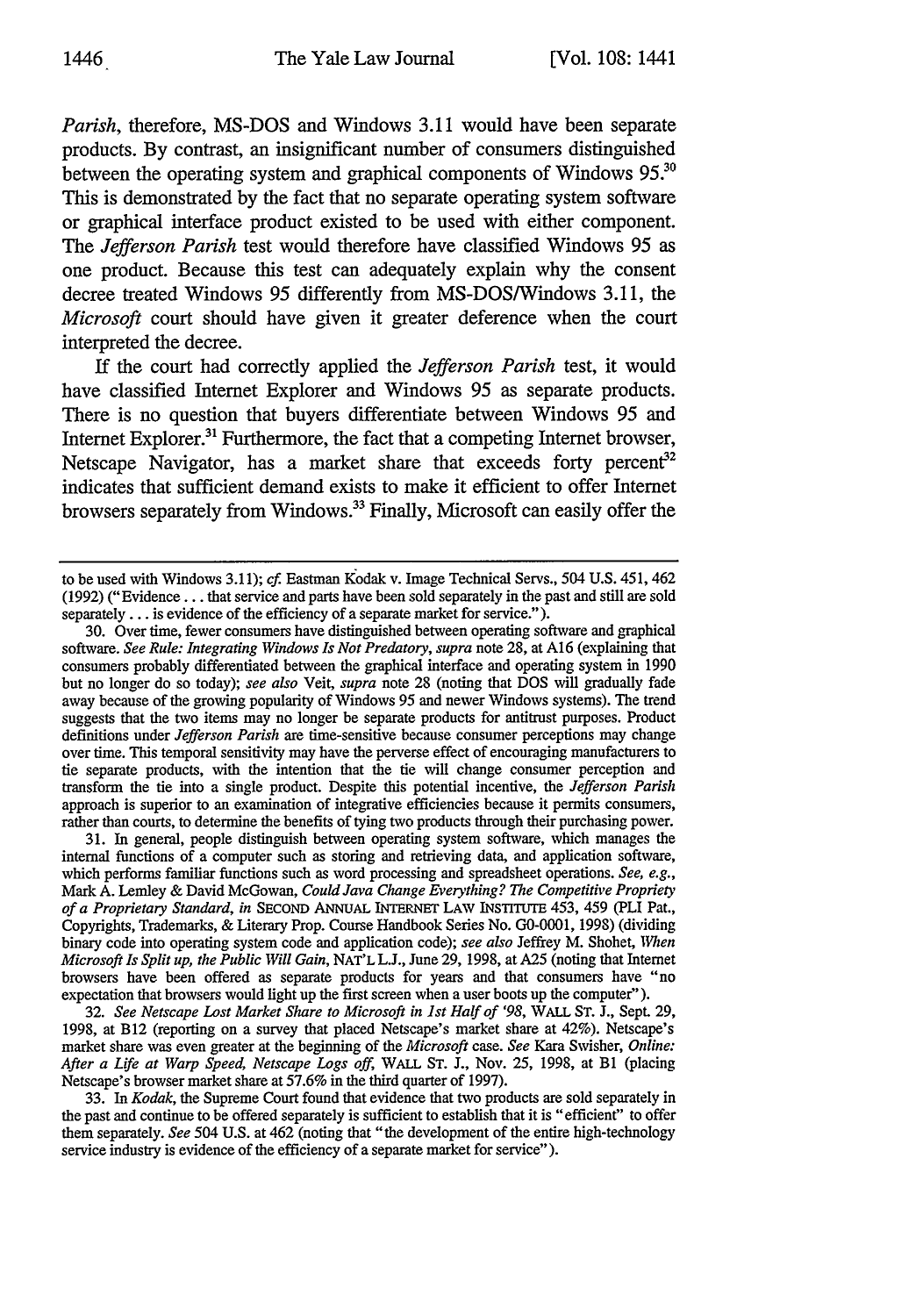two products separately because "[s]oftware code **by** its nature is susceptible to division and combination."<sup>34</sup> In sum, the separate demand for Windows and Internet browsers, the existence of competitors that offer the Internet browser alone, and the ease with which Windows and Internet Explorer can be offered separately suggest that the programs are tied products rather than two parts of a single, integrated product.

## B. *The Analytical Flaw of* Microsoft

It is unclear why all three judges examined the efficiencies and benefits of combining two products together when resolving the separate products issue. On an analytical level, this examination conflated the separate products test with the rule-of-reason test. It transformed a simple definitional inquiry into a question of whether a tying arrangement should be permissible on economic grounds.

The *Microsoft* court may have engaged in such analysis because the Supreme Court currently applies per se treatment to tying arrangements.<sup>35</sup> **By** incorporating elements of the rule of reason into the separate products test, the *Microsoft* court effectively avoided the effects of per se treatment without explicitly rejecting that treatment. The court may have reasoned that the manipulation of a multi-faceted and somewhat ambiguous separate products test would less likely be challenged than the rejection of a straightforward and clear per se rule.

Many commentators have criticized the application of the per se rule to tying arrangements,<sup>36</sup> and it is unclear whether the Supreme Court will continue to use the rule if the issue comes before the Court again. $37$  In the

**36.** *See, e.g.,* Ward **S.** Bowman, Jr., *Tying Arrangements and the Leverage Problem,* **67** YALE **L.J. 19 (1957)** (arguing that the per se treatment of tying arrangements is based on a false notion of leverage); Donald F. Turner, *The Validity of Tying Arrangements Under the Antitrust Laws,* **72 HARV.** L. REv. **50,75 (1958)** (arguing that cost justifications for tying arrangements indicates that per se treatment of such arrangements is sometimes too harsh).

**37.** *See, e.g., Kodak,* 504 **U.S.** at 486-504 (Scalia, **J.,** dissenting, joined **by** O'Connor and Thomas, **JJ.)** (arguing that the Court should abandon per se treatment of tying arrangements); *Jefferson Parish,* 466 **U.S.** at 35-42 (O'Connor, **J.,** concurring, joined **by** Burger, **C.J.,** Powell, and Rehnquist, **JJ.)** (arguing that the Court should apply the rule of reason to tying arrangements).

Only one of the five Justices joining the majority of *Jefferson Parish* remains on the Court. On the other hand, both Justice O'Connor, who wrote the concurrence, and Chief Justice Rehnquist, who joined it, remain on the Court. Furthermore, Justices Scalia and Thomas, who are

<sup>34.</sup> *Microsoft,* 147 **F.3d** at **951.**

*<sup>35.</sup> See* Jefferson Parish Hospital Dist. No. 2 v. Hyde, 466 **U.S. 2, 9** (1984) ("It is far too late in the history of our antitrust jurisprudence to question that proposition that certain tying arrangements pose an unacceptable risk of stifling competition and therefore are unreasonable 'per se."'). However, the test courts use to determine whether the per se rule should be applied to a particular arrangement increasingly resembles a rule-of-reason inquiry. *See* **NCAA** v. Board of Regents, 468 **U.S. 85,** 104 n.26 (1984) (noting that "while the Court has spoken of a 'per se' rule against tying arrangements, it has also recognized that tying may have procompetitive justifications that make it inappropriate to condemn without considerable market analysis").